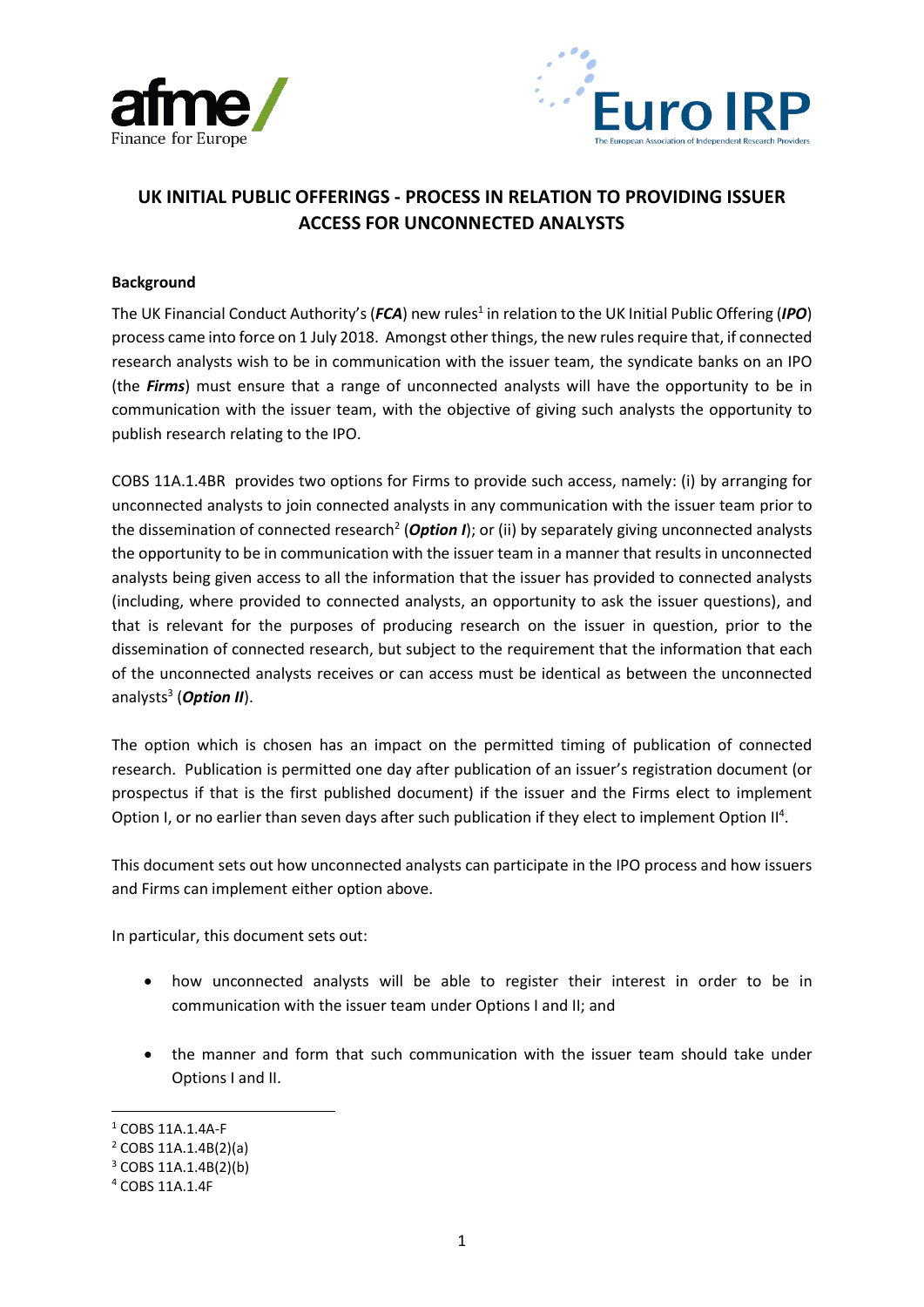#### **General**

- A. This document has been prepared by the Association for Financial Markets in Europe (*AFME*) and the European Association of Independent Research Providers (*Euro IRP*). The FCA has engaged with AFME and Euro IRP during the development of this document. To the extent that there is any conflict between the terms of this document and the FCA's new COBS rules, the new COBS rules shall take precedence.
- B. For the purposes of this document, an unconnected analyst is defined as a research analyst not employed by one of the proposed members of the underwriting syndicate, who produces research, which is disseminated to one or more third party/ies that is/are also external clients of the research analyst's employer's group.
- C. In order to facilitate communication between the issuer teams and interested unconnected analysts on prospective IPOs, Euro IRP has compiled a list of its member firms interested in writing research on prospective IPOs. The list can be accessed via the link in Appendix II. It is envisaged that lists of unconnected analysts compiled by other representative organisations will be added to Appendix II in due course and such lists shall be defined for the purposes of this document as the Unconnected Analysts Lists. Each such representative organisation (including Euro IRP) will send its member firms this document and draw their attention to the fact that by including the firm's name on such a list the firm agrees to keep prospective IPOs that have not been publicly announced (as would be the case under Option I below) confidential. An unconnected analyst that is not part of a representative organisation listed in Appendix II should contact his/her representative organisation and request that it prepares a list to be added to the Unconnected Analysts Lists. Representative organisations should contact AFME at [iporesearch@afme.eu](mailto:iporesearch@afme.eu) and Euro IRP a[t preipo@euroirp.com](mailto:preipo@euroirp.com) if they wish to compile such a list for inclusion.
- D. In the context of the process set out in this document, unconnected analysts should note that IPO issuers are required to submit documents approved by the FCA to the National Storage Mechanism, which can be accessed via the following link: <https://www.fca.org.uk/markets/ukla/regulatory-disclosures/national-storage-mechanism>

# **Section I**

An unconnected analyst who wishes to be in communication with the issuer team pursuant to either Option I or II will be required to confirm that they agree to and will comply with the Market Standard Research Guidelines (the *Guidelines*) set out in Appendix I, which include the following:

 $\triangleright$  to keep the fact and details of the IPO confidential until the formal announcement of the transaction;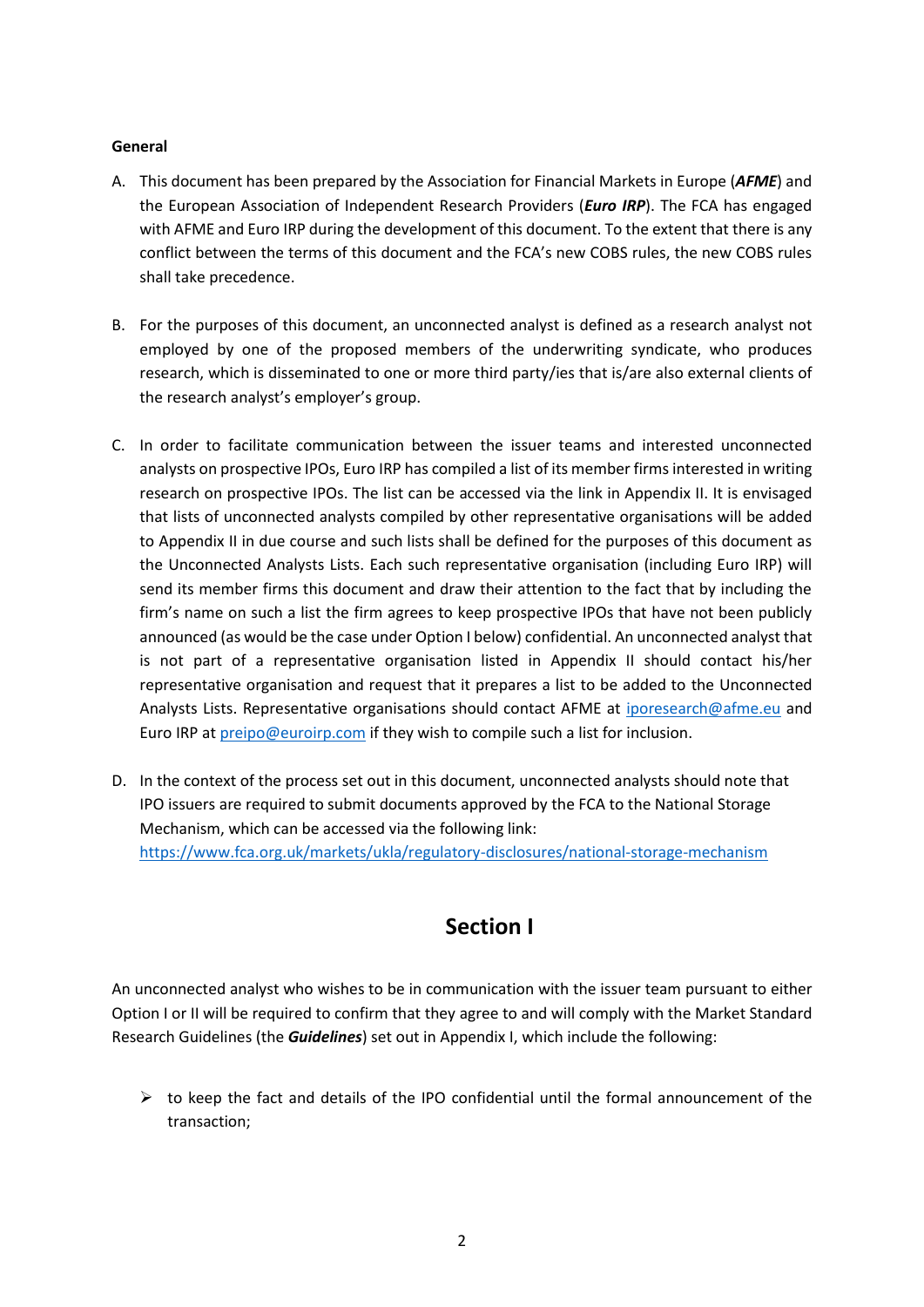- $\triangleright$  to be bound by the same geographic restrictions relating to the distribution of research prior to completion of the IPO as connected analysts;
- $\triangleright$  not to publish their research until the dates that connected analysts are permitted to publish their research under Options I and II, respectively;
- $\triangleright$  to use reasonable endeavours to publish research, wherever possible, prior to the publication of the price range prospectus/in the case of a tripartite prospectus, the securities note and summary; and
- $\triangleright$  to acknowledge that there is an expectation that research will not be published in the seven calendar day period prior to pricing.

## **Section II**

#### *OPTION I*

### **PROCESS FOR ENABLING UNCONNECTED ANALYSTS TO JOIN CONNECTED ANALYSTS IN COMMUNICATIONS WITH THE ISSUER TEAM**

- 1. The issuer will (with the assistance of the Firms) notify by email unconnected analysts who may be interested in receiving information about the prospective IPO. Such notification shall be made at least to those analysts who are on the Unconnected Analysts Lists.
- 2. Any unconnected analyst registering their interest in attending the presentation will be required to undertake that their attendance is conditional on their agreement to comply with the Guidelines and confirmation by the Firm(s) that he/she is an unconnected analyst as defined in the General section, Paragraph B.
- 3. All requests which are confirmed as being from unconnected analysts will be approved so that the requester(s) will be notified of their ability to attend the presentation. A response to a request will be given as soon as reasonably practicable, which is expected to be within one business day.
- 4. If, during the presentation, connected analysts are given an opportunity to ask questions, unconnected analysts will also be given an opportunity to ask questions. In the event that the issuer permits additional questions to be submitted by email after the date of the presentation, a written transcript of any additional Q&As submitted by either the connected or unconnected analysts will be made available to unconnected analysts as well as the connected analysts.
- 5. Any opportunity there may be for unconnected analysts to ask additional questions by email as part of this process shall end on the date on which connected analysts are permitted to publish their research.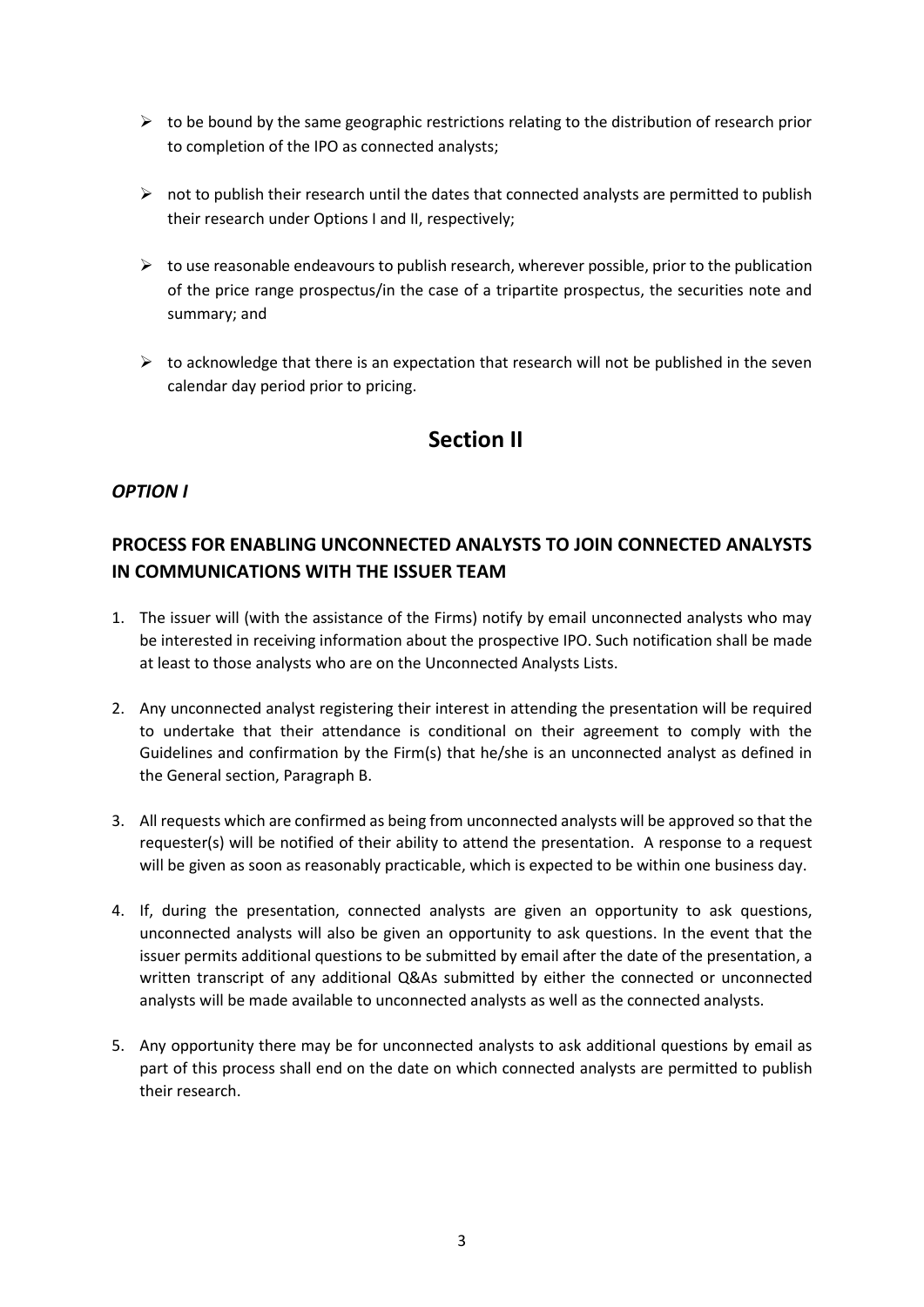#### *OPTION II*

## **PROCESS FOR ENABLING UNCONNECTED ANALYSTS TO BE IN COMMUNICATION WITH THE ISSUER TEAM SEPARATELY FROM CONNECTED ANALYSTS**

#### **Phase 1**

- 1. The issuer will make a statement on publication of the registration document in relation to how unconnected analysts will be able to be in communication with the issuer. The statement may provide, for example: "A presentation in person by [the issuer] for unconnected research analysts will be held / A presentation and related information in relation to [the Issuer] will be made available via a link to unconnected research analysts on DD, MM, YYYY. Please let [ ] know at [ ] if you would like to attend the presentation / receive access to the information".
- 2. The issuer or the Firms will also notify the unconnected analysts (who conform to the definition set out in General section, paragraph B) on the Unconnected Analyst Lists of the publication of the registration document and ask whether he/she is interested in receiving issuer information about the prospective IPO.
- 3. Any unconnected analyst registering their interest for such access will be required to acknowledge that any communication with the issuer team (including access to the presentation and related information) is conditional on their agreement to comply with the Guidelines <sup>5</sup> and confirmation by the Firm(s) that he/she is an unconnected analyst as defined in the Background section and Appendix I of this document.
- 4. All requests from unconnected analysts for access which are confirmed as meeting the requirements set out in paragraph 3 above will be approved so that the requester(s) will be permitted to communicate with the issuer team via the process set out in Phase 2 below. A response to a request will be given as promptly as reasonably practicable, which is expected to be within one business day.

#### **Phase 2**

**.** 

#### EITHER – In-person meeting

- 1. The unconnected analyst may be given an opportunity to ask questions of the issuer during the in-person meeting.
- 2. In the event that the issuer has permitted connected analysts to submit additional questions by email after the connected analyst presentation, unconnected analysts will also be given an opportunity to ask additional questions. A written transcript of any additional Q&As between the

<sup>&</sup>lt;sup>5</sup> See COBS 11A.1.4.CR, which requires that any restrictions that would apply to unconnected analysts who register their interest for such access would not unreasonably prevent, limit or discourage those unconnected analysts from producing and disseminating research on the issuer client or the relevant securities.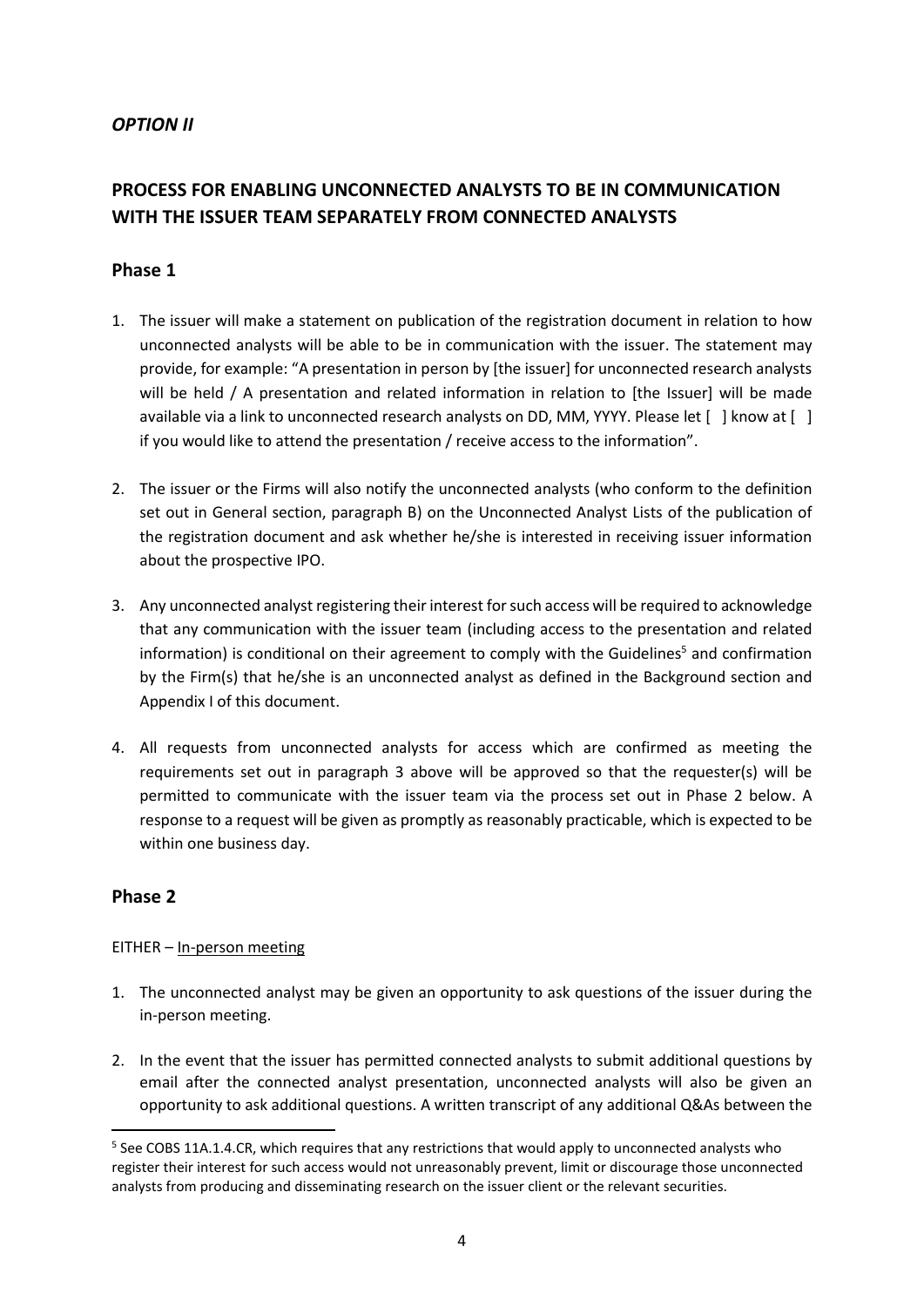issuer and individual unconnected analysts will be made available to unconnected analysts as well as connected analysts. Unconnected analysts will also receive a written transcript of any additional Q&As sent by email between the issuer and connected analysts.

3. Any opportunity there may be for unconnected analysts to ask additional questions by email via this process shall end on the date on which connected analysts are permitted to publish their research.

#### OR – Making available written materials

**.** 

- 1. The following items will be uploaded to [the issuer's website / NetRoadshow / other], behind a click through incorporating the Guidelines and the Firms' disclaimers of liability, for a period until the publication of the price range prospectus $<sup>6</sup>$  during which the unconnected analysts identified</sup> in the process set out in Phase 1 above will be able to access:
	- i. the slide deck used by management during its presentation to connected analysts;
	- ii. a written note of the Q&A session with the issuer's management from the connected analyst presentation plus a written note of any other Q&As between the issuer's management and connected analysts to date;
	- iii. a process by which unconnected analysts can communicate with the issuer's management team and ask questions about the above items and the registration document, which may be done by means of e-mail exchanges;
	- iv. a written transcript of any questions asked by and answers given to the unconnected analysts by the issuer's management (including those which are asked after the presentation), which will be made available to all other unconnected analysts that have accessed the issuer information as well as to the connected analysts; and
	- v. the registration document or prospectus (if that is the first document published).
- 2. Any opportunity there may be for unconnected analysts to ask additional questions by email via this process shall end on the date on which connected analysts are permitted to publish their research.
- 3. In the event that unconnected analysts are required to disclose any non-public documents made available under  $1$  (i – iv) above to a third party in connection with a legal or regulatory enquiry, it is understood that the issuer will not unreasonably withhold or delay the disclosure of such documents. (Note: the registration document and prospectus will be available at all times following publication via the National Storage Mechanism).

<sup>&</sup>lt;sup>6</sup> Whilst it is still technically possible in the context of an institutional only offering to use a private pathfinder prospectus, the FCA does not expect this to be the standard approach following the introduction of these new rules for IPOs in the UK. In any event, this will be clarified ahead of unconnected analysts signing up to the guidelines, and then the references in this paragraph to "price range prospectus" will be deemed to be to "pathfinder prospectus".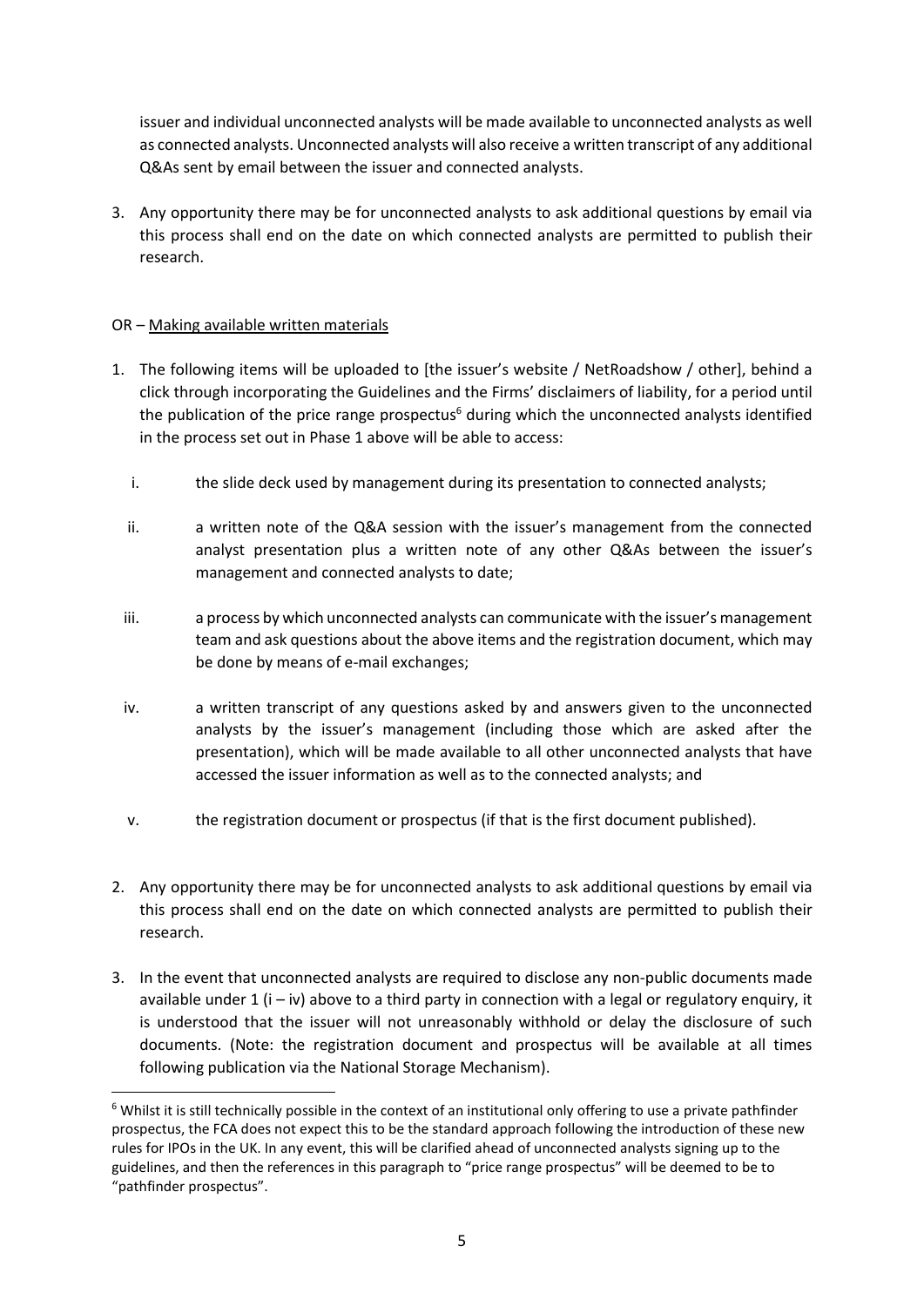#### *Disclaimer*

*This document is not intended to be and should not be relied on as being legal, financial, tax, regulatory, business or other professional advice. None of AFME or Euro IRP, their respective employees or consultants or their members or their respective firms represents or warrants that it is accurate, suitable or complete and none of them have any liability arising from, or relating to, the use of this document.* 

*Receipt of this document is subject to paragraphs 3,4,5,9, 10, 11 and 13 of the Terms of Use which are applicable to AFME's website (available at [https://www.afme.eu/en/about-us/terms-conditions/\)](https://www.afme.eu/en/about-us/terms-conditions/) and, for the purposes of such Terms of Use, this shall be considered a "Material" (regardless of whether it has been received or accessed via AFME's website or otherwise).*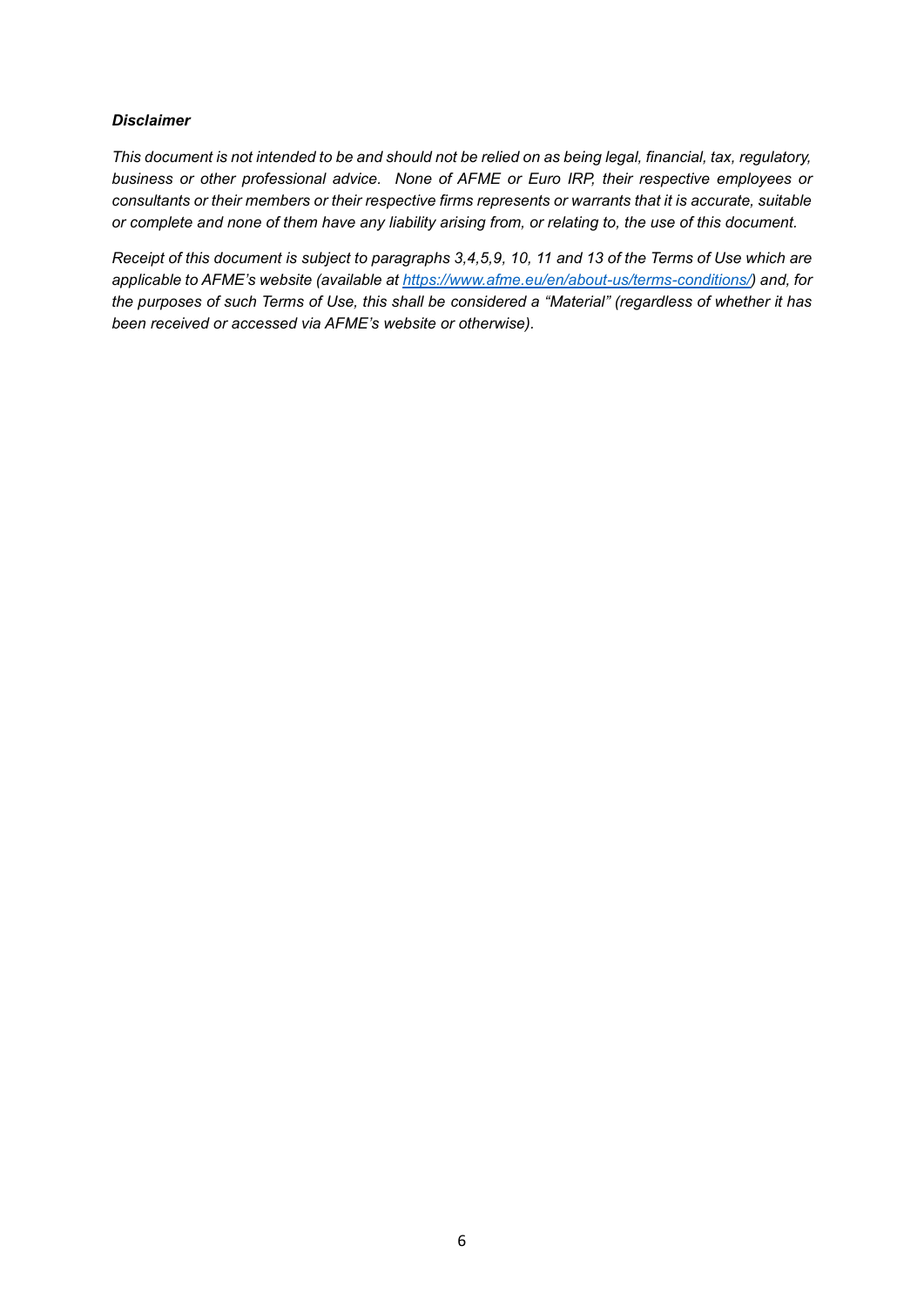## **Appendix I [Issuer headed notepaper]<sup>7</sup>**

[Date]

You are invited to attend a presentation in person / access information regarding [Issuer] (the "**Company**" and, together with its subsidiaries, the "**Group**") which is being made available to connected and unconnected research analysts (the *Information*). For the purposes of this document, an unconnected research analyst is defined as a research analyst not employed by one of the proposed members of the underwriting syndicate, who produces research, which is disseminated to one or more third party/ies that is/are also external clients of the research analyst's employer's group.

The Information will be made available at a presentation in person / [link/site] on [DATE] for a period of [ ]. There are certain regulatory considerations applicable to the Information and any research produced following access to the Information, which are reflected in the guidelines below. By receiving / accessing the Information, you are deemed to agree to comply with these guidelines and confirm that you are an unconnected research analyst as defined in the paragraph above.

These guidelines (including, in particular, the requirement to include a disclaimer in substantially the form set out in the Annex to them) apply to any research relating to the Company or the Group that you produce at any time between the time you attend the presentation / access the Information and the completion of the proposed Offer. You will be informed in writing if and when the Offer has: (1) been publicly announced; and (2) completed.

- **1.** *Confidentiality:* Unless and until the Offer has been publicly announced, you and your affiliates and your respective advisers will keep the fact and details of the potential Offer and the Information disclosed to you (the "**Confidential Information**") secret and confidential and will not, without the prior written consent of the Company, disclose the Confidential Information to any other person. If you are compelled by law or a competent regulatory authority to disclose any Confidential Information, you will, so far as is permitted by applicable law or regulation, first notify the Company and comply with its reasonable requests as to the disclosure to be made.
- 2. Timing: You undertake not to publish<sup>8</sup> research on the Company until the date on which the connected analysts are permitted to publish their research (being either [one day after the publication of an issuer's registration document (or prospectus if that is the first document to be published)], or [no earlier than seven days after the publication of an issuer's registration document (or prospectus if that is the first document to be published)].

**.** 

<sup>&</sup>lt;sup>7</sup> These guidelines assume that no information passed to unconnected analysts is "inside information" for the purposes of the Market Abuse Regulation. Where such information could be inside information, for example in the context of a spin-off IPO or in relation to existing traded debt of the Company, further consideration will need to be given to whether wall crossing procedures are practical or whether all information proposed to be disclosed to unconnected analysts will need to be publicly announced in advance of such disclosure.

<sup>&</sup>lt;sup>8</sup> The word 'publish' in this context means to produce a new piece of research on the Company.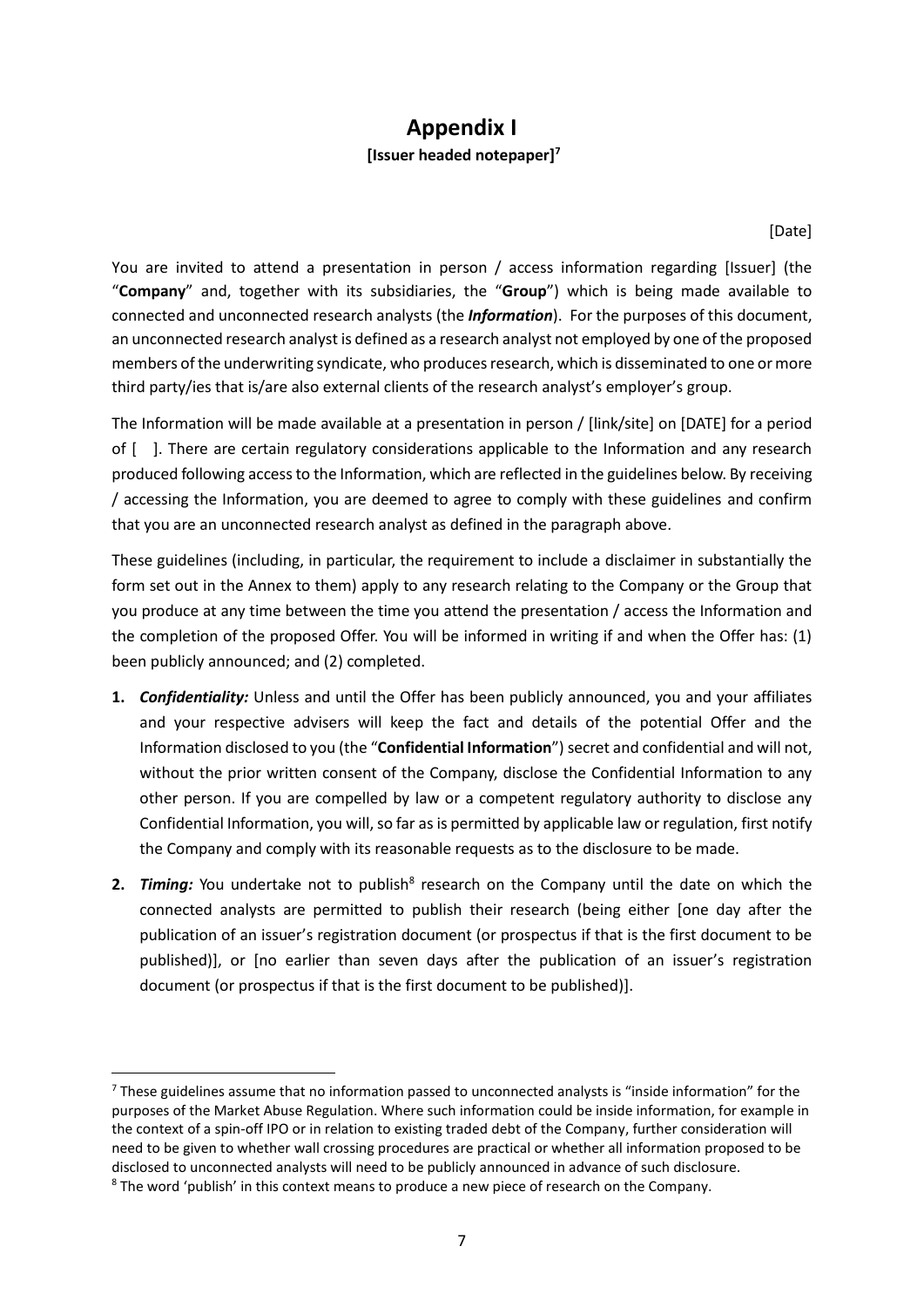- **3.** *Responsibility for research:* You have sole responsibility for any research that you choose to publish on the Company or the Group, including any opinions, estimates and projections contained therein. Neither the Company, [the Selling Shareholders of the Company,] [*insert syndicate names*] (together, the "**Banks**") nor any of their respective advisers undertakes to review, correct or verify any of the information contained in your research. As such, any such research should be clear that it is not attributable to the Company, its subsidiaries, subsidiary undertakings and associated undertakings, [the Selling Shareholders of the Company], [*insert syndicate names*] or any advisers to any such entity and that such entities do not accept any responsibility or liability for any loss arising from any research you produce.
- **4.** *Access to management:* The Company is under no obligation to provide analysts with an opportunity to ask questions of the issuer's management, provided that if the Company has provided connected analysts with an opportunity to ask questions of the issuer's management, it will provide unconnected analysts with such an opportunity, whether in person, via telephone or in writing.
- **5.** *Disclaimer:* Any research that you publish will contain a disclaimer in substantially the form set out in the Annex to this letter in prominent type on the front, inside front or inside back cover.
- **6.** *Geographical distribution restrictions:* You must ensure that any research that you publish and any Information or any other materials that are provided to you pursuant to these guidelines is not:
	- (a) distributed or transmitted externally, either directly or indirectly, either by you or on your behalf, in or into the [United States, Australia, Canada or Japan] [*include any additional restricted jurisdiction*], or
	- (b) distributed in the United Kingdom, except by or with the approval of a person who is authorised to carry on regulated activities in the United Kingdom for the purposes of the Financial Services and Markets Act 2000. The research reports must be distributed in the UK only to persons who are both (i) "qualified investors" within the meaning of Article (2)(i)(e) of the Prospectus Directive 2003/71/EC (the "**Prospectus Directive**") and (ii) (a) high net worth entities falling within Article 49(2)(a) to (d) of the Order or (b) to "investment professionals", being persons specified in Article 19(5) of the Order<sup>9</sup>; or
	- (c) in member states of the European Economic Area other than the United Kingdom, distributed to persons who are not "qualified investors" within the meaning of Article (2)(i)(e) of the Prospectus Directive.
- **7** *Timing of Publication Pre-Pricing:* In addition to the undertaking in section 2, you will use reasonable endeavours to publish research, wherever possible, prior to the publication of the price range prospectus/in the case of a tripartite prospectus, the securities note and summary.<sup>10</sup> To the

<sup>&</sup>lt;sup>9</sup> If appropriate, include "or to whom another relevant exemption under the Order applies".

<sup>&</sup>lt;sup>10</sup> Whilst it is still technically possible in the context of an institutional only offering to use a private pathfinder prospectus, the FCA does not expect this to be the standard approach following the introduction of these new rules for IPOs in the UK. In any event, this will be clarified ahead of unconnected analysts signing up to the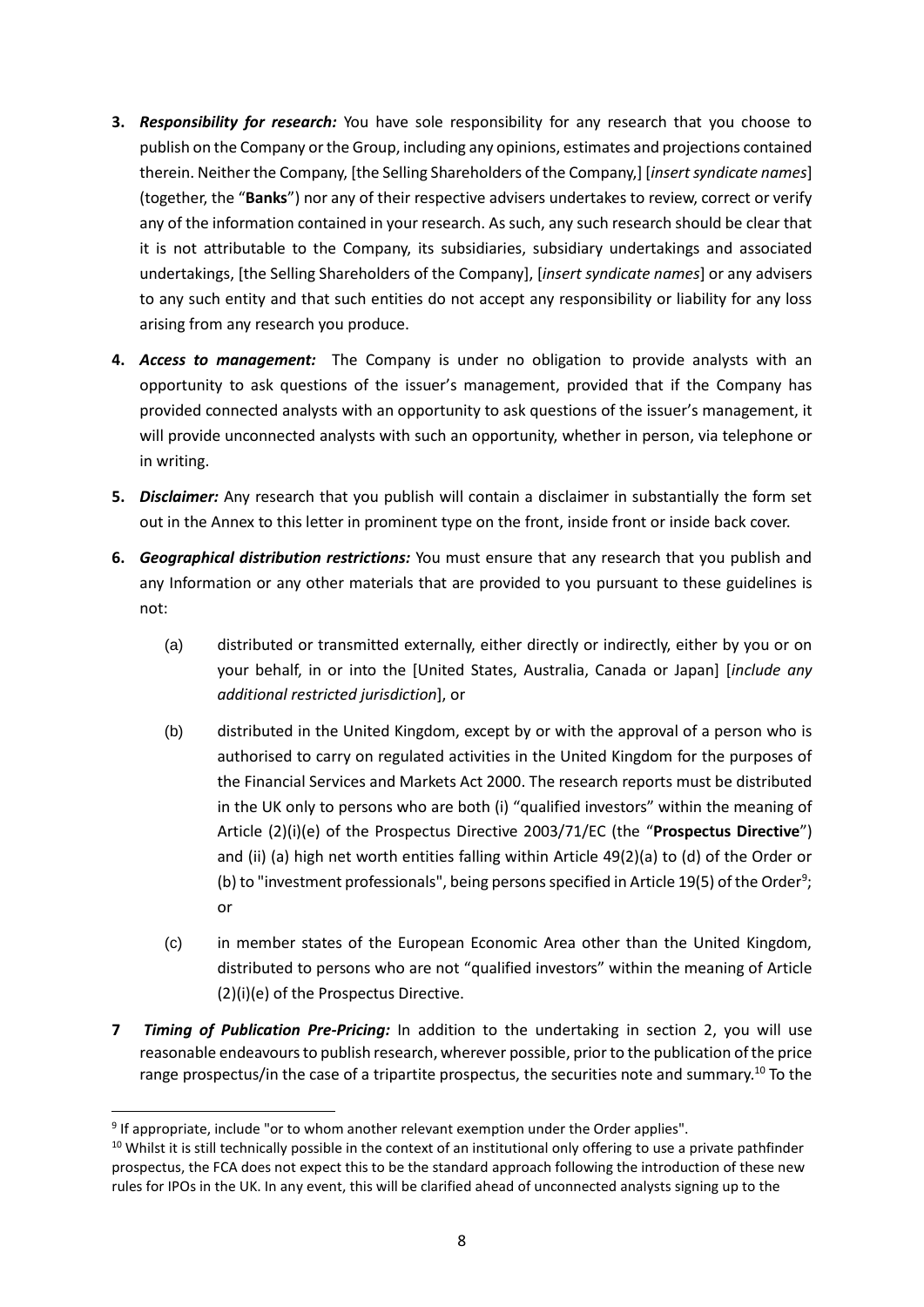extent you wish to provide a research update as a result of publication of that document or if other additional material information is disclosed by the Company on or after publication, you acknowledge that, subject to you having sufficient time to produce such research, there is an expectation that research will not be published in the seven calendar day period prior to pricing.

**You should consult your compliance department as to the timing and content of any research to be published.**

**8** *Registration document:* [A copy of the approved registration document can be found on the issuer's website at [*insert website details*]].

If you have any questions on the above, please contact one of the below:

| ш<br>×<br>۰.<br>۰,<br>$\sim$ |  |
|------------------------------|--|
|------------------------------|--|

| <b>ACCEPT</b> | <b>DECLINE</b> |
|---------------|----------------|
|               |                |

guidelines, and then the references in this paragraph to "price range prospectus" will be deemed to be to "pathfinder prospectus".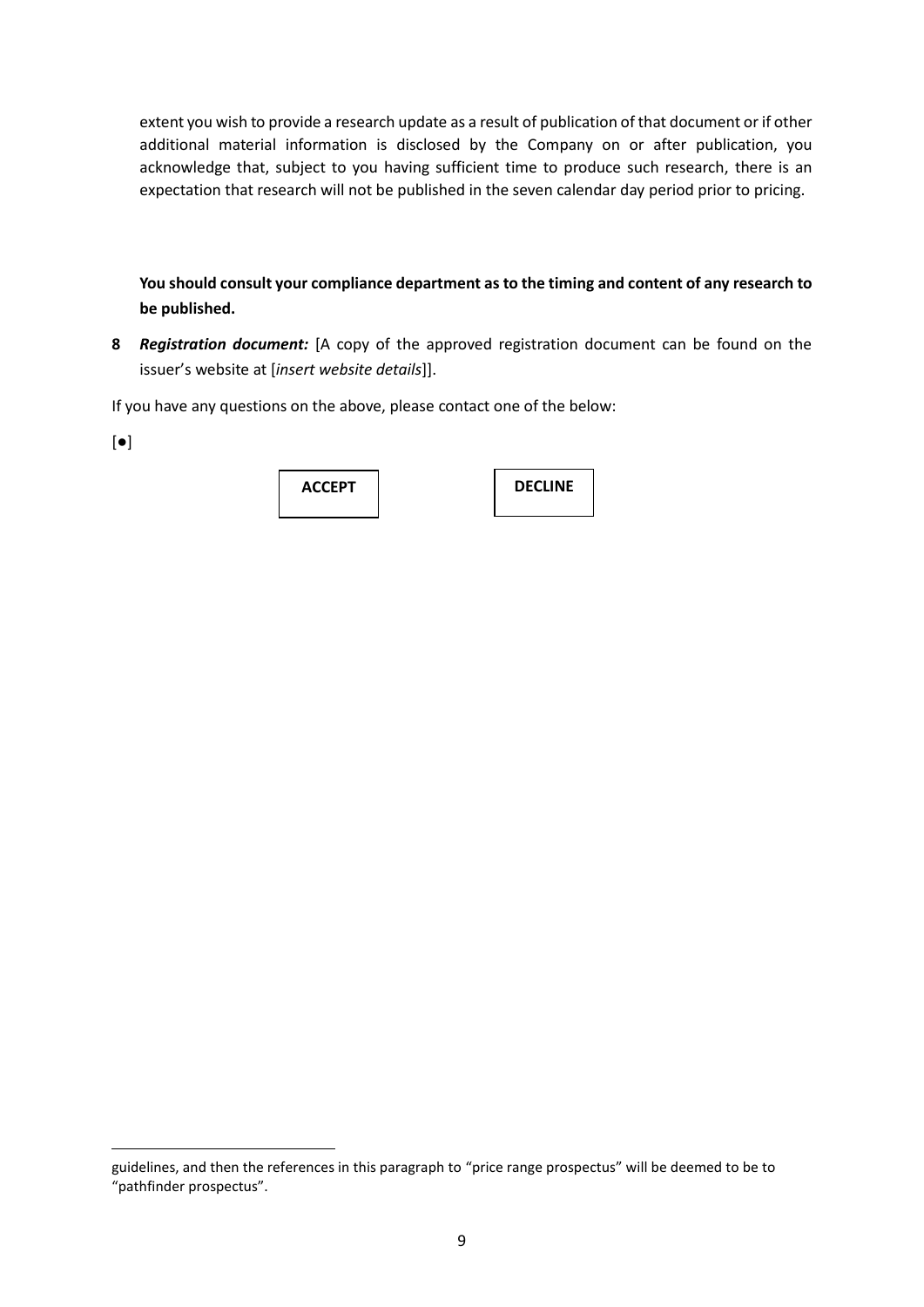### **ANNEX**

This document has been prepared by its authors independently of [Issuer] (the "**Company**"), its subsidiaries, subsidiary undertakings and associated undertakings (each, a "**Group Company**") [the selling shareholders of the Company (the "**Selling Shareholders**")] and any banks that may be underwriters and managers in any potential offering. [Name of Broker] has no authority whatsoever to give any information or make any representation or warranty on behalf of the Company, any Group Company, [the Selling Shareholder[s]] or any banks that may be underwriters and managers in any potential offering together, the "**Banks**") or any advisors to the Company, any Group Company,[the Selling Shareholder[s],] the Banks or any other person in connection therewith. In particular, the opinions, estimates and projections expressed in this document are entirely those of the authors hereof and are not given as an agent of the Company, any Group Company, [the Selling Shareholder[s], ] the Banks, any advisors to the Company, any Group Company,[ any Selling Shareholder,] the Banks or any other person.

This document is based upon information that we consider reliable, but [Name of Broker] has not independently verified such information or the contents hereof. Furthermore, the information contained in this document has not been reviewed or independently verified by the Company, [Selling Shareholder], the Banks or any person acting on their behalf.

The facts described in this report, as well as any opinions, estimates, expectations and forecasts expressed in it are provided as of the date hereof and are subject to change without notice. No representation or warranty, express or implied, is made as to and no reliance should be placed on the fairness, accuracy, completeness or reasonableness of the information, opinions, estimates, expectations and forecasts contained in this document, and none of [Name of Broker], the Company, any Group Company, [the Selling Shareholder[s],] the Banks, any advisors to the Company, [any Selling Shareholder,] the Banks nor any other person accepts any responsibility or liability whatsoever for any loss howsoever arising from any use of this document or its contents or otherwise arising in connection therewith.

THIS DOCUMENT IS STRICTLY CONFIDENTIAL. IT IS BEING SUPPLIED TO YOU SOLELY FOR YOUR INFORMATION AND MAY NOT BE REPRODUCED, REDISTRIBUTED OR PASSED ON, DIRECTLY OR INDIRECTLY, TO ANY OTHER PERSON OR PUBLISHED, IN WHOLE OR IN PART, FOR ANY PURPOSE. IN PARTICULAR, SUBJECT TO CERTAIN EXCEPTIONS, NEITHER THIS DOCUMENT NOR ANY COPY OF IT MAY BE TAKEN OR TRANSMITTED, DIRECTLY OR INDIRECTLY, INTO THE UNITED STATES, AUSTRALIA, CANADA OR JAPAN<sup>11</sup> OR DISTRIBUTED, DIRECTLY OR INDIRECTLY, IN THE UNITED STATES, AUSTRALIA, CANADA OR JAPAN.

THE DISTRIBUTION OF THIS DOCUMENT IN OTHER JURISDICTIONS MAY BE RESTRICTED BY LAW, AND PERSONS INTO WHOSE POSSESSION THIS DOCUMENT COMES SHOULD INFORM THEMSELVES ABOUT, AND OBSERVE, ANY SUCH RESTRICTIONS. ANY FAILURE TO COMPLY WITH THESE RESTRICTIONS MAY

<sup>&</sup>lt;sup>11</sup> Insert any additional restricted jurisdictions and amend remainder appropriately (e.g. on Category 2 US deals)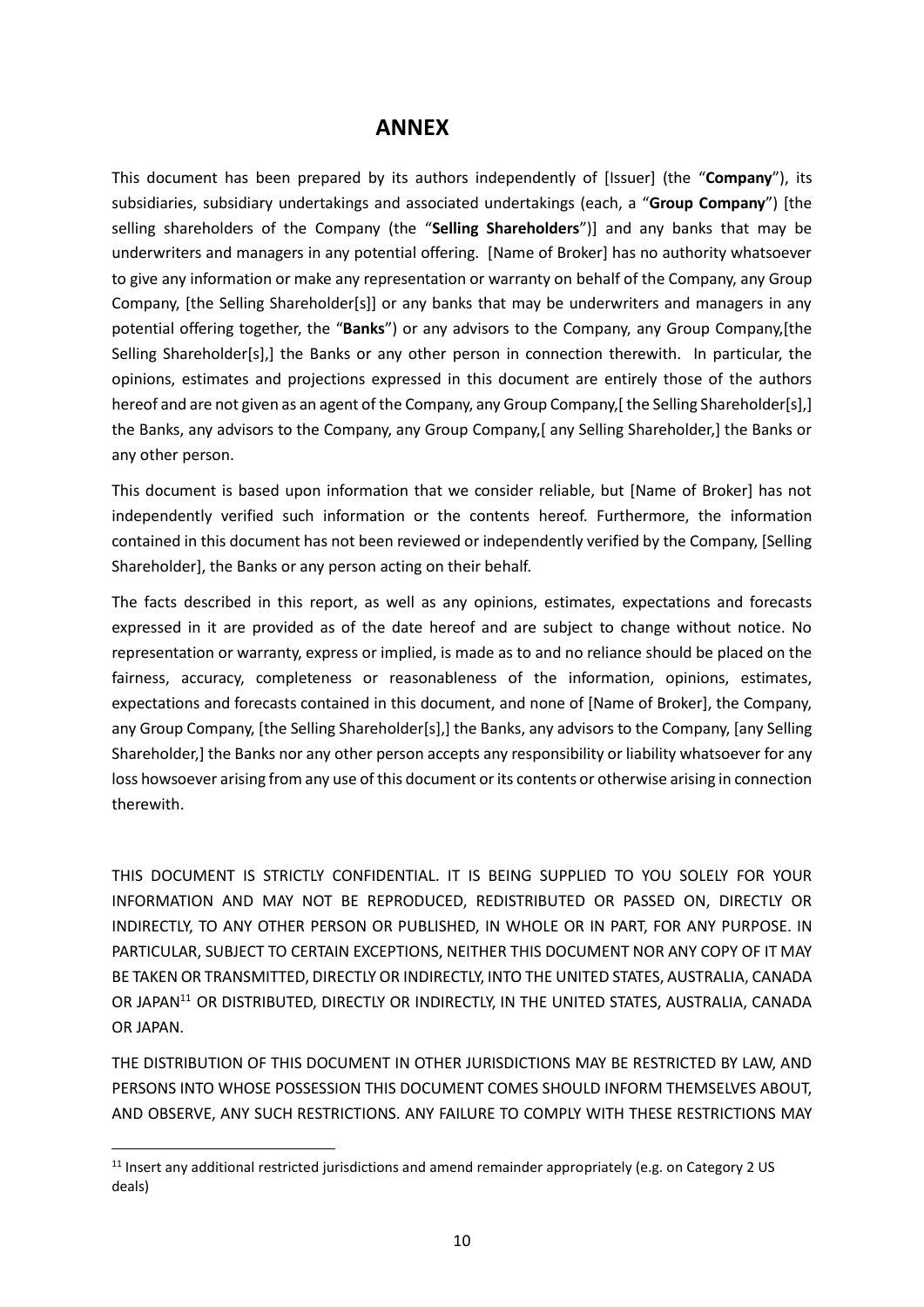CONSTITUTE A VIOLATION OF THE LAWS OF ANY SUCH OTHER JURISDICTIONS. BY ACCEPTING THIS REPORT YOU AGREE TO BE BOUND BY THE FOREGOING INSTRUCTIONS.

THIS DOCUMENT AND ANY ATTACHMENTS THERETO SHOULD NOT BE CONSTRUED AS CONSTITUTING ANY FORM OF INVESTMENT ADVICE OR RECOMMENDATION, GUIDANCE OR PROPOSAL OF A FINANCIAL NATURE BY THE COMPANY, THE GROUP, ANY OF THEIR RESPECTIVE SHAREHOLDERS, ANY FINANCIAL ADVISER OR SYNDICATE MEMBER OR ANY OTHER PERSON IN CONNECTION WITH THE OFFERING.

THIS DOCUMENT DOES NOT CONSTITUTE OR FORM PART OF, AND SHOULD NOT BE CONSTRUED AS, AN OFFER, SOLICITATION OR INVITATION TO SUBSCRIBE FOR OR PURCHASE ANY SECURITIES, AND NEITHER THIS DOCUMENT NOR ANYTHING CONTAINED HEREIN SHALL FORM THE BASIS OF OR BE RELIED ON IN CONNECTION WITH OR ACT AS AN INDUCEMENT TO ENTER INTO ANY CONTRACT OR COMMITMENT WHATSOEVER. THIS DOCUMENT HAS NOT BEEN PUBLISHED GENERALLY AND HAS ONLY BEEN MADE AVAILABLE TO INSTITUTIONAL INVESTORS. ANY DECISION TO PURCHASE OR SUBSCRIBE FOR SECURITIES IN ANY OFFERING MUST BE MADE SOLELY ON THE BASIS OF THE INFORMATION CONTAINED IN THE [OFFERING MEMORANDUM/PROSPECTUS] (AND ANY SUPPLEMENTS THERETO) OR OTHER OFFERING CIRCULAR ISSUED IN CONNECTION WITH SUCH OFFERING.

This document is being distributed to and is directed only at persons in member states of the European Economic Area ("**EEA**") who are "qualified investors" within the meaning of Article 2(1)(e) of the Prospectus Directive (Directive 2003/71/EC), as amended (and all relevant member states' implementing measures of such directive and such amendments) ("**Qualified Investors**"). Any person in the EEA who receives this document will be deemed to have represented and agreed that it is a Qualified Investor. Any such recipient will also be deemed to have represented and agreed that it has not received this document on behalf of persons in the EEA other than Qualified Investors or persons in the UK and other member states (where equivalent legislation exists) for whom the investor has authority to make decisions on a wholly discretionary basis. The Company, [Name of Broker] and their affiliates and others will rely upon the truth and accuracy of the foregoing representations and agreements. Any person in the EEA who is not a Qualified Investor should not act or rely on this document or any of its contents.

In the United Kingdom, this document is being distributed to and is directed only at Qualified Investors who are (I) persons who have professional experience in matters relating to investments falling within article 19(5) of the Financial Services and Markets Act 2000 (Financial Promotion) Order 2005 (the "**Order**") or (II) high net worth entities falling within article 49(2)(a) to (d) of the Order<sup>12</sup> (all such persons together being referred to as "**Relevant Persons**"). In the United Kingdom, this document is directed only at Relevant Persons, and other persons should not act or rely on this document or any of its contents. In the United Kingdom, any investment or investment activity to which this communication relates is available only to Relevant Persons and will be engaged in only with Relevant Persons.

**N.B.** The following statement shall be included in large type on the bottom of each page of the research report: **"THIS DOCUMENT MAY NOT BE DISTRIBUTED IN THE UNITED STATES, AUSTRALIA,** 

**.** 

<sup>&</sup>lt;sup>12</sup> If appropriate, include "(iii) otherwise persons to whom it may lawfully be communicated".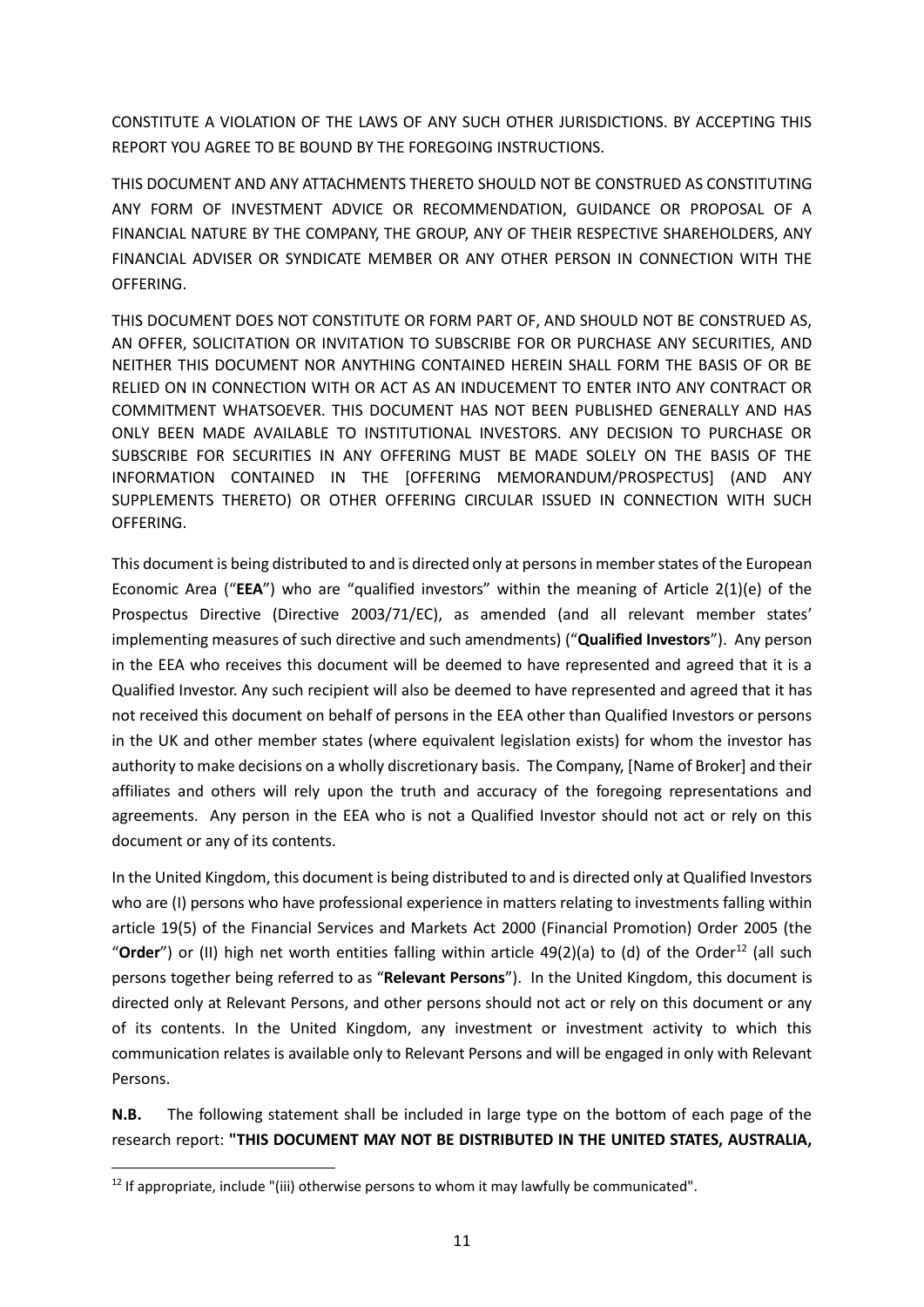**CANADA OR JAPAN. THIS DOCUMENT HAS BEEN FURNISHED TO YOU SOLELY FOR YOUR INFORMATION AND MAY NOT BE REPRODUCED OR REDISTRIBUTED TO ANY OTHER PERSON."**

#### **Drafting Notes**

**1.** This form has been drafted for use in the context of an Initial Public Offering where the issuer is seeking admission to listing on the premium and standard segments of the FCA's Official List and admission to trading on a UK regulated market.

However, it is recognised that, for an Initial Public Offering where the issuer has a listed parent and/ or listed debt, the issuer may need to consider additional factors.